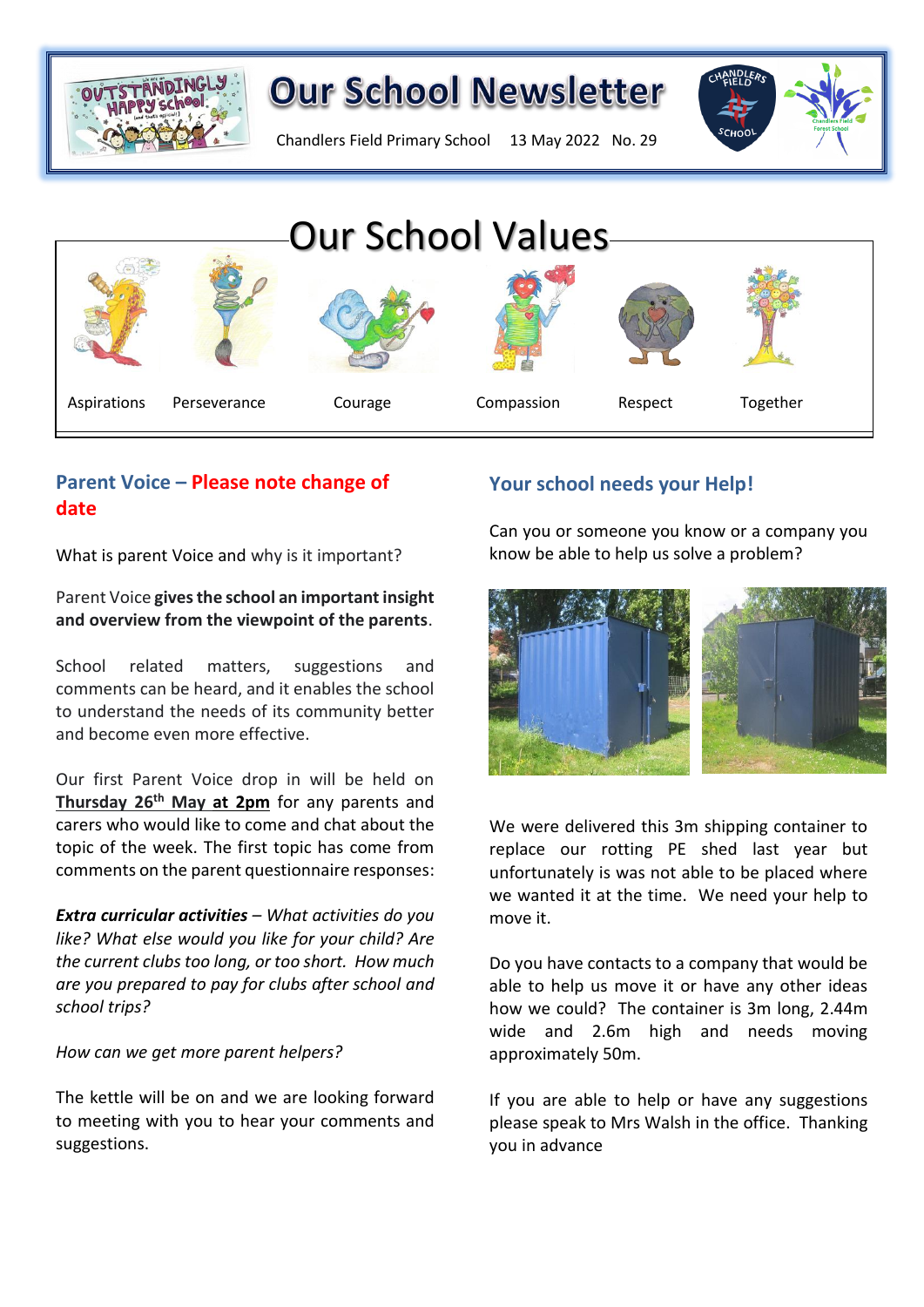

Chandlers Field Primary School 13 May 2022 No. 29



### **Nursery Places for September 2022 filling up quickly!**

We are now allocating nursery places for September 2022 and still have places available. If your child is 3 years old by 1 September 2022 and you have not already applied for a place, please contact the school office as soon as possible as we are filling up quickly.

#### **Pupil Absence Procedures**

The School's Attendance Policy states that parents and carers must inform the school office on the first day their child is absent from school and on any subsequent days. Absence calls to school must be made by 9.00am. If you call the previous evening please leave a message on school voicemail. After 8.30 am please leave a message on the absence line by choosing option 1. This procedure is to ensure that your child is safeguarded at all times. If a child has not arrived at school and we have not heard from a parent or carer we have to follow up to find out where they are; they may have gone missing on the way to school, you may be ill and be unable to raise help. If we have not heard why your child is absent, we will try to call you and if we cannot make contact with you we will call the people on the list of contacts you have provided. If we are unable to make contact with a parent, carer or designated relative over the phone and we do not know where your child is we will do a home visit to make sure they, and you are safe. As a final step, we will call the police. It is important that the list of emergency contacts is always up to date. If you need to provide the office with any changes to these, please could you do so as soon as possible. Leave of absence taken during term time will only be authorised in exceptional circumstances. You may be liable to receive a Penalty Notice for unauthorised leave of absence taken during term time. Please refer to the school's Attendance Policy available on our website.

#### **Queen's Platinum Jubilee Celebrations**

We are looking forward to our day of celebration on Friday 27<sup>th</sup> May.

There will be a variety of activities in the morning for all the children, including painting a stone, biscuit decorations, painting the Queen's portrait, writing poems and letters to the Queen and a whole school photo.

We will also display bunting made by each class around the playground area.

There will be hot dogs, chips & a biscuit (free for all children) at lunchtime and in the afternoon, we will have outside activities as well as a visit from the ice cream van and a slice of our specially prepared jubilee cake.

#### **A reminder for children to bring in a stone for painting and to pay 50p for the ice cream via Parentmail.**

(Allergies will be taken into consideration and if you have concerns, please contact the office)



#### **Refresh Cooks – Year 5**

Refresh Cooks is an exciting after school project that will be starting after half term for Year 5 children. A flyer will be sent home via Parentmail

on Monday with details and a link for registration and payment. If you have any questions, please contact Mrs Edwards.

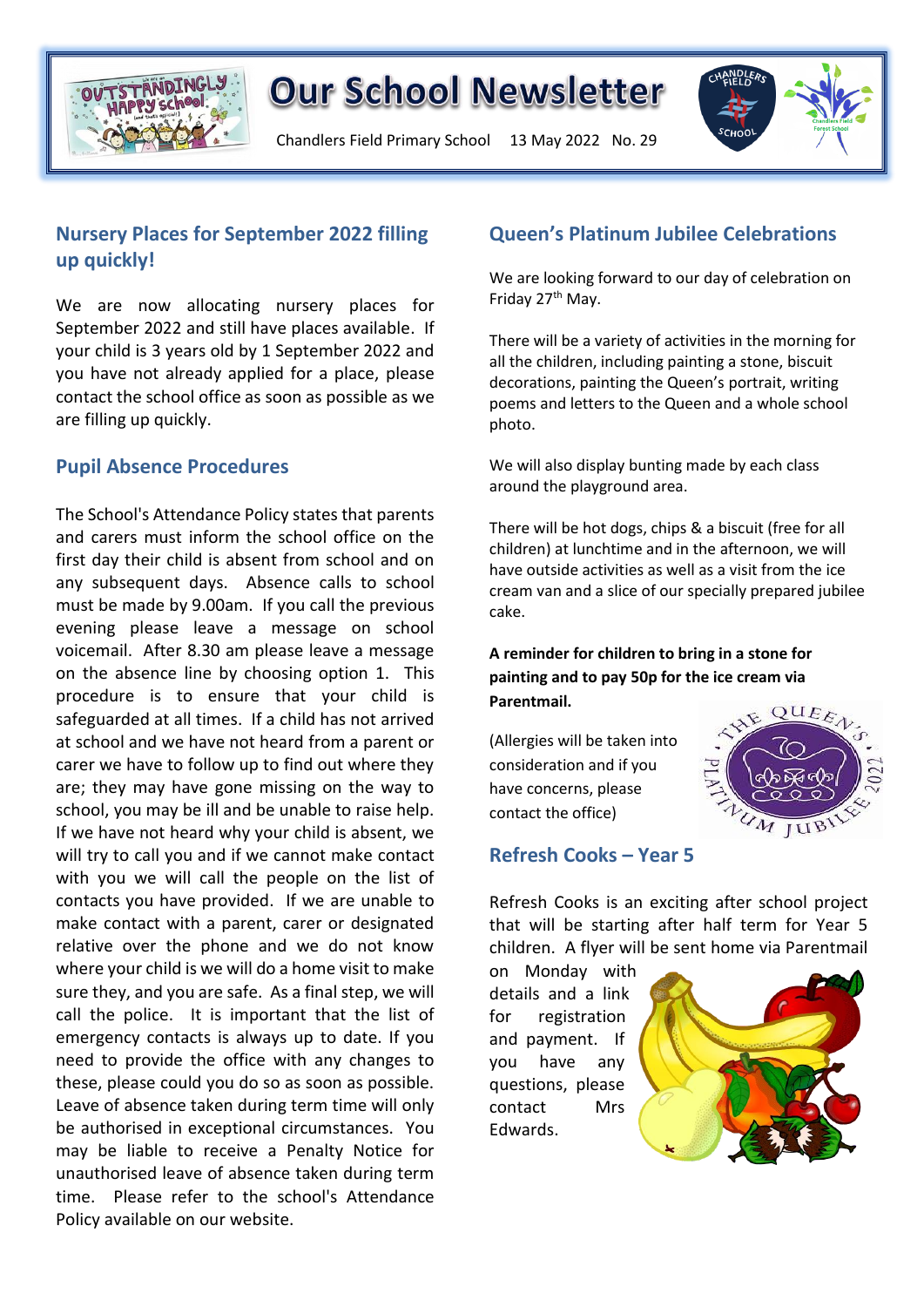

Chandlers Field Primary School 13 May 2022 No. 29



#### **Independent Learners**

| Mathletics Top 10    |                          |               |
|----------------------|--------------------------|---------------|
| <b>Name</b>          | <b>Class</b>             | <b>Points</b> |
| Jakub <sub>O</sub> . | <b>Bond Street</b>       | 3120          |
| William C.           | <b>Buckingham Palace</b> | 2366          |
| Madeline T.          | Bloomsbury               | 2120          |
| Bobby S.             | <b>Regents Park</b>      | 1720          |
| Yenul W.             | <b>Pudding Lane</b>      | 1650          |
| Cathy I.             | <b>Hyde Park</b>         | 1414          |
| Sam G.               | <b>Regents Park</b>      | 1319          |
| Adam R.              | Greenwich                | 1282          |
| Jasleen J.           | <b>Buckingham Palace</b> | 1260          |
| Jian J.              | <b>Buckingham Palace</b> | 1260          |

| <b>Education City</b> |                  |  |
|-----------------------|------------------|--|
| <b>Name</b>           | <b>Class</b>     |  |
| Aiden D.              | <b>Hyde Park</b> |  |
| Nasim N.              | Kensington       |  |
| Lola L.               | Wimbledon        |  |

#### **Attendance**



#### **House Points**

| Ember         | 977 |
|---------------|-----|
| <b>Wey</b>    | 845 |
| <b>Thames</b> | 830 |
| <b>Mole</b>   | 783 |

#### **Dates for your diary**

| 18 May 2022  | <b>National Numeracy Day</b>    |
|--------------|---------------------------------|
| 20 May 2022  | <b>Reception Group Assembly</b> |
| 20 May 2022  | Year 5 & 6 after school cake    |
|              | sale                            |
| 23 May 2022  | <b>Big School Clean Up</b>      |
| 24 May 2022  | Class Photographs               |
| 25 May 2022  | FOCFS meeting 9.15 am           |
| 26 May 2022  | Parent voice drop in - 2pm      |
| 27 May 2022  | Queens Platinum Jubilee         |
|              | Event                           |
| 27 May 2022  | Start of "At Home"              |
|              | sponsorship challenge           |
| 27 May 2022  | Last day of half term           |
| 06 June 2022 | Children return to school       |
| 06 June 2022 | End of "At Home"                |
|              | sponsorship challenge           |
| 06 June 2022 | Anniversary of D-Day            |
| 06 June 2022 | 30 Days Wild begins             |
| 06 June 2022 | Phonics screening &             |
|              | multiplication tables check     |
| 10 June 2022 | Year 3 & 4 after school cake    |
|              | sale                            |
| 13 June 2022 | Feeling Good, Focus Mind,       |
|              | <b>Body and Spirit</b>          |
| 15 June 2022 | Nursery Sports Day              |
| 17 June 2022 | KS1 & KS2 Sports Day            |
|              | (Years $1-6$ )                  |
| 18 June 2022 | Summer Fair 12pm - 3pm          |
| 22 June 2022 | Windrush Day                    |
| 24 June 2022 | <b>Reception Sports Day</b>     |
| 24 June 2022 | Year 1 Group Assembly           |
| 24 June 2022 | Year 1 & 2 after school cake    |
|              | sale                            |
| 30 June 2022 | <b>District Sports</b>          |
| 01 July 2022 | Reception & Nursery after       |
|              | school cake sale                |
| 06 July 2022 | <b>Celebration Event</b>        |
| 07 July 2022 | District Sports (tbc)           |
| 08 July 2022 | Reports send home to parents    |
| 12 July 2022 | Parent consultations to         |
|              | discuss pupil reports           |
| 13 July 2022 | Year 6 production (am &         |
|              | evening)                        |
| 14 July 2022 | Parent consultations to         |
|              | discuss pupil reports           |
| 18 July 2022 | Mandela Day                     |
| 18 July 2022 | Big butterfly count begins      |